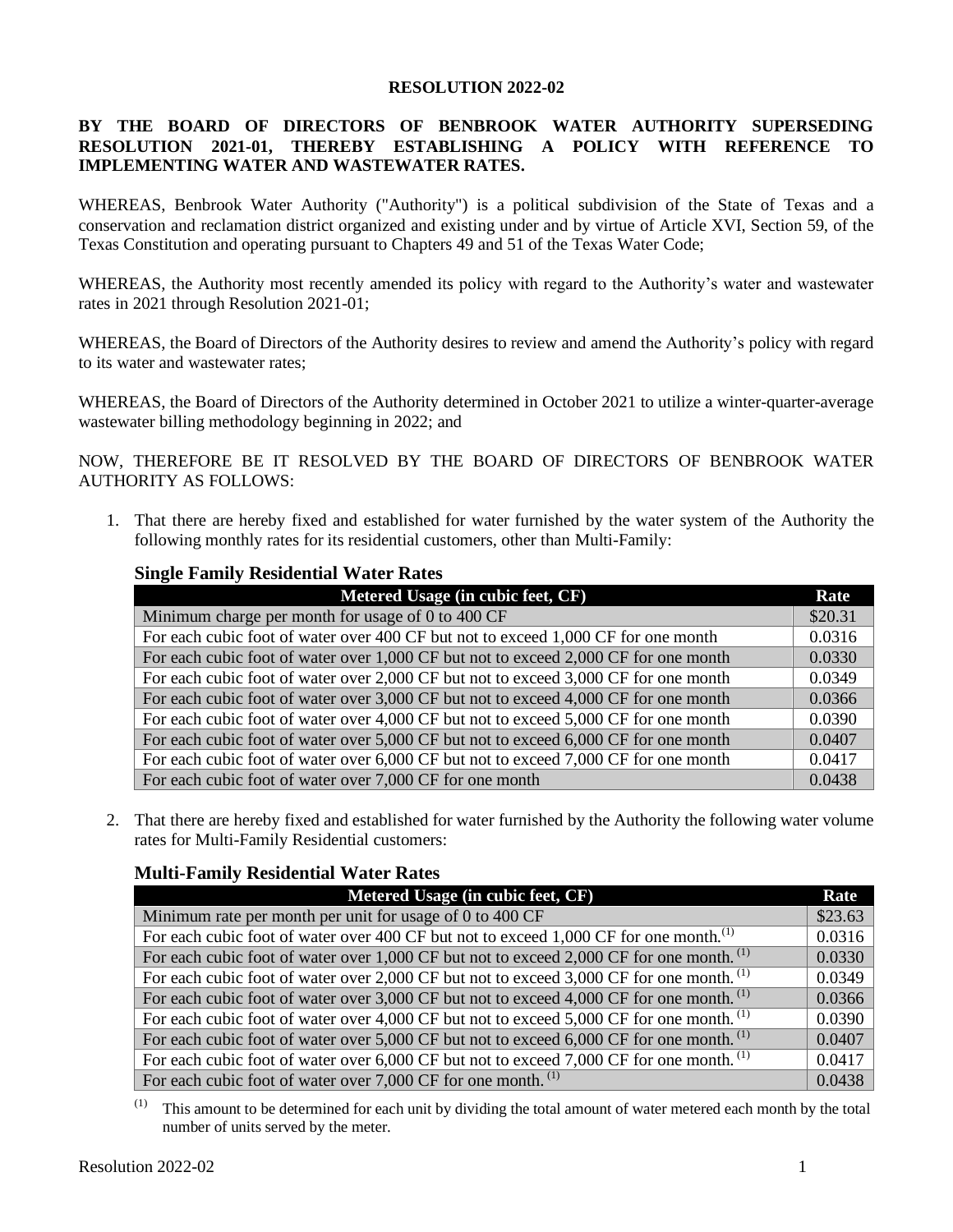That there are hereby fixed and established for water furnished by the water system of Benbrook Water Authority a \$15 per month connection charge for each meter associated with a multi-family account.

3. That there are hereby fixed and established for water furnished by the Authority the following water volume rates for Commercial customers:

| <b>Commercial and Construction Water Rates</b>                                      |         |  |
|-------------------------------------------------------------------------------------|---------|--|
| Metered Usage (in cubic feet, CF)                                                   | Rate    |  |
| Minimum rate per month for usage of 0 to 400 CF                                     | \$32.55 |  |
| For each cubic foot of water over 400 CF but not to exceed 1,000 CF for one month   | 0.0331  |  |
| For each cubic foot of water over 1,000 CF but not to exceed 2,000 CF for one month | 0.0357  |  |
| For each cubic foot of water over 2,000 CF but not to exceed 3,000 CF for one month | 0.0366  |  |
| For each cubic foot of water over 3,000 CF but not to exceed 4,000 CF for one month | 0.0384  |  |
| For each cubic foot of water over 4,000 CF but not to exceed 5,000 CF for one month | 0.0400  |  |
| For each cubic foot of water over 5,000 CF but not to exceed 6,000 CF for one month | 0.0421  |  |
| For each cubic foot of water over 6,000 CF but not to exceed 7,000 CF for one month | 0.0438  |  |
| For each cubic foot of water over 7,000 CF for one month                            | 0.0451  |  |
| Rate per month for fire sprinkler systems (per inch diameter of service main)       | 6.53    |  |

4. That there are hereby fixed charges for all wastewater customers based on meter size, regardless of whether water is received during a billing cycle:

| <b>Meter</b><br><b>Size</b> |   | <b>Base Charge</b> | <b>Meter</b><br><b>Size</b> |   | <b>Base Charge</b> |
|-----------------------------|---|--------------------|-----------------------------|---|--------------------|
| 5/8                         |   | 9.30               |                             |   | 9.43               |
| 3/4                         |   | 9.32               |                             | Ъ | 9.59               |
|                             |   | 9.33               |                             |   | 9.80               |
| 11/2                        | S | 9.38               |                             | S | 10.42              |

## **Fixed Charges Applicable to All Wastewater Customers**

The fixed charge for Single-Family Residential Customers having a private water supply and not connected to the Authority's water system shall be based on a 1-inch meter.

5. That there are hereby fixed and established for wastewater service furnished by the Authority the following wastewater rates for Single Family and Multi-Family Residential customers, for which billing shall be based on average monthly water consumption during winter months ("winter quarter average"). Wastewater volumes used for monthly billing purposes will be based on the water usage shown on the December through March bills for each customer. The highest month usage will be discarded and remaining three months averaged to determine the monthly wastewater billing volume. The winter quarter average shall be recomputed following the March billing of each year to reestablish the winter quarter average; this will be the basis for calculation of water use for the wastewater bill for the next twelve-month period and shall be applicable whether service is to be furnished by the Authority's own wastewater system or the City of Fort Worth pursuant to a contract between the Authority and said City:

# **Single Family & Multi-Family Residential Wastewater Rates**

| <b>Metered Usage (in cubic feet)</b>                        | Rate   |
|-------------------------------------------------------------|--------|
| For each cubic foot of water <sup><math>(2)(3)</math></sup> | 0.0559 |

(2) Based on winter-quarter-average metered consumption.<br>(3) Excluding fixed charge described in Section 4. Not to ex-

Excluding fixed charge described in Section 4. Not to exceed a total volumetric charge of \$97.83 per month for single-family customer accounts.